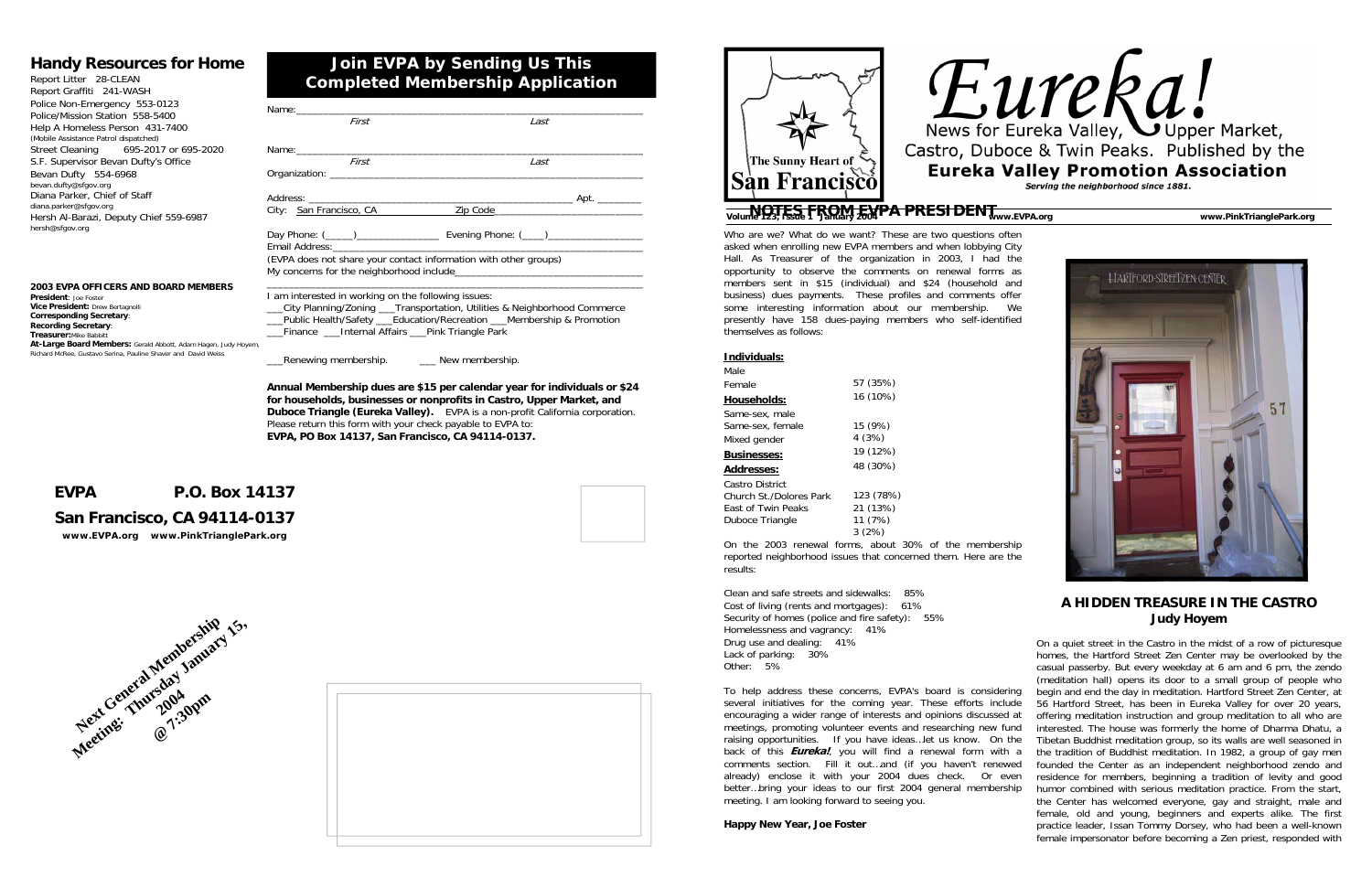# **OPINON EDITORIAL**

#### **A Call for Cooperation at City Hall Gustavo Serina**

The spirited mayoral run-off election ended with a 53% - 47% victory for Supervisor **Gavin Newsom** over Board of Supervisors President **Matt Gonzalez**. Newsom carried 7 of the city's 11 districts and won 15 of 25 neighborhoods. In his election night speech, Newsom reached out to those who did not support him, vowing to work with all segments of the electorate to address the many pressing problems facing our city.



of Supervisors will be up is won by Newsom and aggressive panhandling of votes. Three of the by Supervisors who electorate supported who opposed  $\overset{\frown}{\mathit{Care}}$  Not oard of Supervisors.

Cash was supported by a

"You know, you have one of the prettiest, **dirtiest**, cities in the world." These were the words of a recent foreign visitor to San Francisco. Last month's article introduced you to the problem of graffiti in Eureka Valley. This month we will explore what we can do, both as individuals and as a community organization, to make our neighborhood one of the prettiest, cleanest places in the world.

> majority of San Francisco voters, but it was prevented from becoming law because elected officials chose to ignore the will of the electorate. Those Supervisors should accept Newsom's offer to find common ground and work together for the greater good of San Francisco. By doing so, they will be honoring the wishes of voters in their districts and showing that they respect the democratic process. Working cooperatively with the new mayor will demonstrate political maturity and leadership, qualities we are confident these Supervisors possess.



## **GRAFFITI FOLLOW-UP IN EUREKA VALLEY, WHAT TO DO? Jack Keating**

#### **First, Report**

Immediately report graffiti, even if you clean it yourself. The police should be notified of graffiti so they can photograph it and add it to their database. Call the **non-emergency number of the SFPD 553-0123** to report the incident. Though an officer is not always dispatched to sites that don't involve private property, Officer Newman at Mission Police Station encourages us to take our own pictures and send them in for cataloguing.

#### **Next, Clean**

Immediate removal of graffiti can deter repeat offenders. Local stores, such as Cliff's Variety on Castro Street, sell cleaning agents that can be applied to graffiti. Though these agents rarely eliminate marks, they prepare the surface to be re-painted. Matching paint is a difficult process, but I think we'd all rather see a nicely painted, two-tone wall than a tag mark. There are also cleaners to remove paint from glass, or you can always try Windex and a razor blade. If you do not have the means to clean the graffiti, contact **DPW at 28- CLEAN**. Director Sandy Quadra informed me that they receive more then 4,500 calls monthly. DPW will add your site to their list, which means that generally within a month you will receive complimentary services that include color matching, provision of paint supplies, and power washers. If absent owners do not remedy the problem, DPW will send the owner written notices prior to dispatching a crew to the site.

#### **What is the City Doing About it?**

San Francisco created a Civil Grand Jury (CGJ) to investigate trash and graffiti on our streets. The CGJ learned that more

than \$40 million is budgeted for DPW's street cleaning crews and nearly 50 million tons of garbage is illegally dumped on our streets each year. The CGJ also created a list of recommendations for the City, including stiffer fines for graffiti violators, increased education of civil servants such as police officers, and committed resources to combat this problem.

#### **Finally, Get Involved**

As individuals and members of EVPA, we can also take action. Notice your neighborhood environment. Don't hesitate to call 28-CLEAN to report graffiti or illegally dumped garbage. Pick up some supplies to control the problem at your building or join with neighbors to take turns. Keep your property well lit to deter offenders. As a neighborhood association, we can seek further commitment from our District Supervisor to pursue legislation to keep San Francisco beautiful. We can also support street art where appropriate. Together we can improve Eureka Valley's image through our concerted efforts to keep our streets and buildings clean.

passion to the AIDS crisis and founded Maitri Hospice at the Center in 1984. In 1996 Maitri moved to a new facility on Duboce Avenue. Since then, the Center has been solely devoted to its original purpose of providing the neighborhood with a safe and welcoming place for meditation.

For those who are ready for it, the Center schedules a full day of meditation monthly. For anyone who is curious, there is an Introduction to Zen on the third Saturday of each month from 1 to 3 pm. For everyone, every Saturday morning, beginning meditation instruction is given at 8:30 am; group meditation is held at 9:10 am for 40 minutes; and a talk is scheduled at 10 am followed by tea and cookies and a chance to socialize. A support group for people living with HIV meets on Thursday and Friday mornings at 10:30 am. One of the hidden pleasures at the Center is the lush and serene garden at the rear, created by David Bullock, who was one of the original members. The garden may be enjoyed by all the participants. **EVPA member Gary Weiss**, proprietor of IXIA on Market Street, who was also one of the early members of Hartford Street Zen Center, provides unique flower arrangements for the zendo altar twice a month. The present resident practice leader and Zen priest is Myo Denis Lahey, who has been practicing Zen for some 20 years. As Myo begins his second year as leader, he hopes that more neighborhood people will discover the treasure that is HSZC and will look into the practice of meditation, the source of peacefulness that is available to all. **For information, please call the Zen Center at (415) 863-2507.** 

#### **HARTFORD STREET ZEN CENTER (con't)**

# **ADVERTISE IN THE EUREKA!**

There is no better time to place and ad in the Eureka than now. Announcing our new incentive program – plan ahead and save some money while letting your neighbors know how best to support your business. Ad rates are as follows, to sign up please contact Joe Foster at: kaizrjoe@hotmail.com

> 1 month, \$35 3 months, \$90 6 months, \$165 9 months, \$225 12 months, \$270

Thanks to **EVPA member Ed Allen** for arranging the festive and informative New Year event at Pink Triangle Park and Memorial. He and **Ed and Rec Committee member Diane Nutting** provided hot cider and cookies to the group who gathered to learn about the care and maintenance of roses. Thanks to **Ken Gourley** and his apprentice for sharing their knowledge of how roses are classified, the natural cycle of roses, why and when pruning is needed. They also started the park maintenance on a proper note this year by pruning the rose bushes with the help of **Jack Keating** along with Ed and Diane.



January 15 February 19 March 18 April 15 May 20 June 17 July 15 August 19 September 16 October 21 November 18 December 16

www.www.www.www.www.www.www.ww

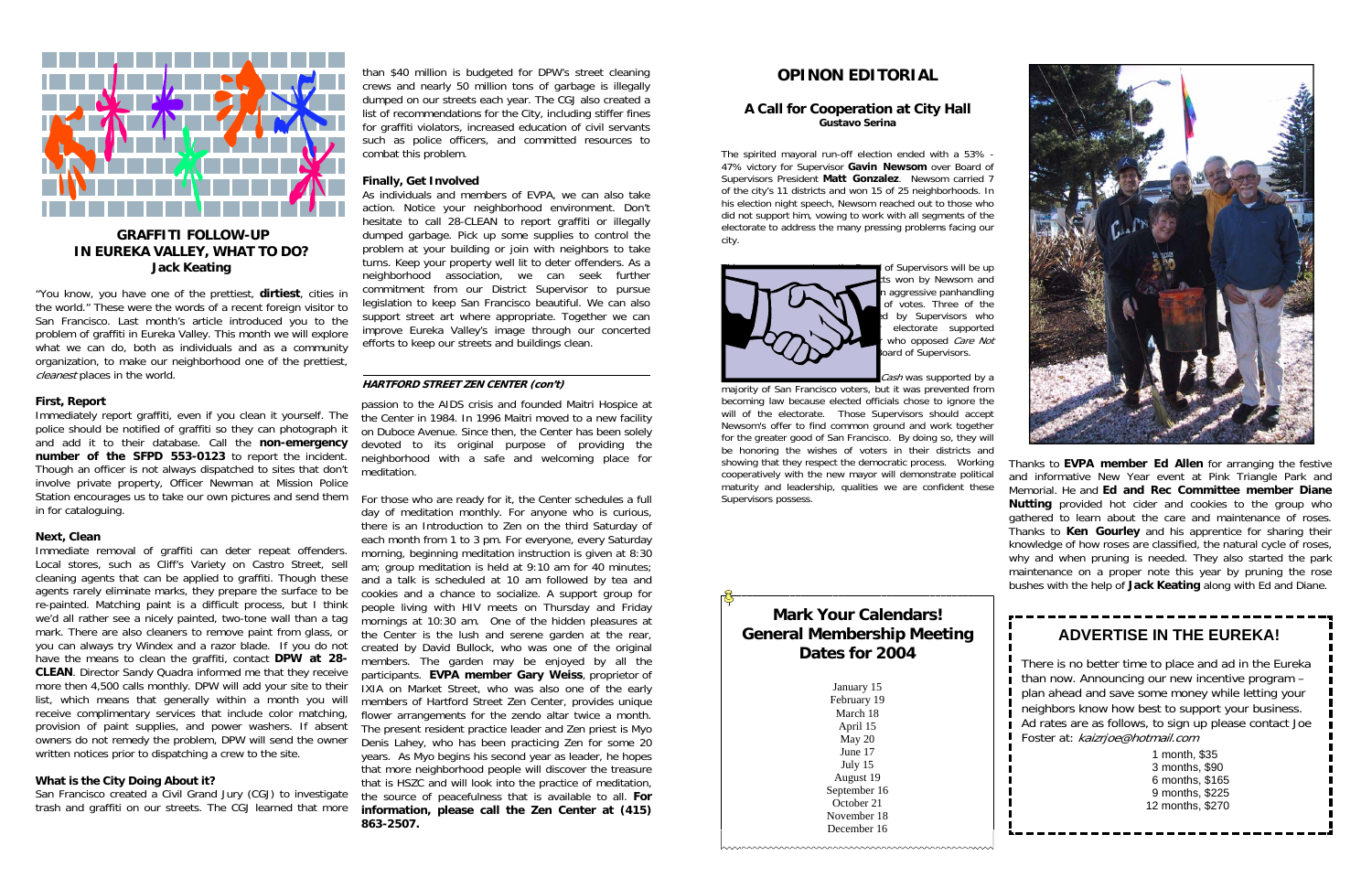







**2362 Market Street** 



584 Castro Street San Francisco, CA 94114 tel 415.864.5888 fax 415.621.5592 sww.poplus.com

Mail Boxes ▪ Packing ▪ US/International Shipping ▪ Notary Public Faxing & Copying • Office Supplies • Cards • Keys • Laminating